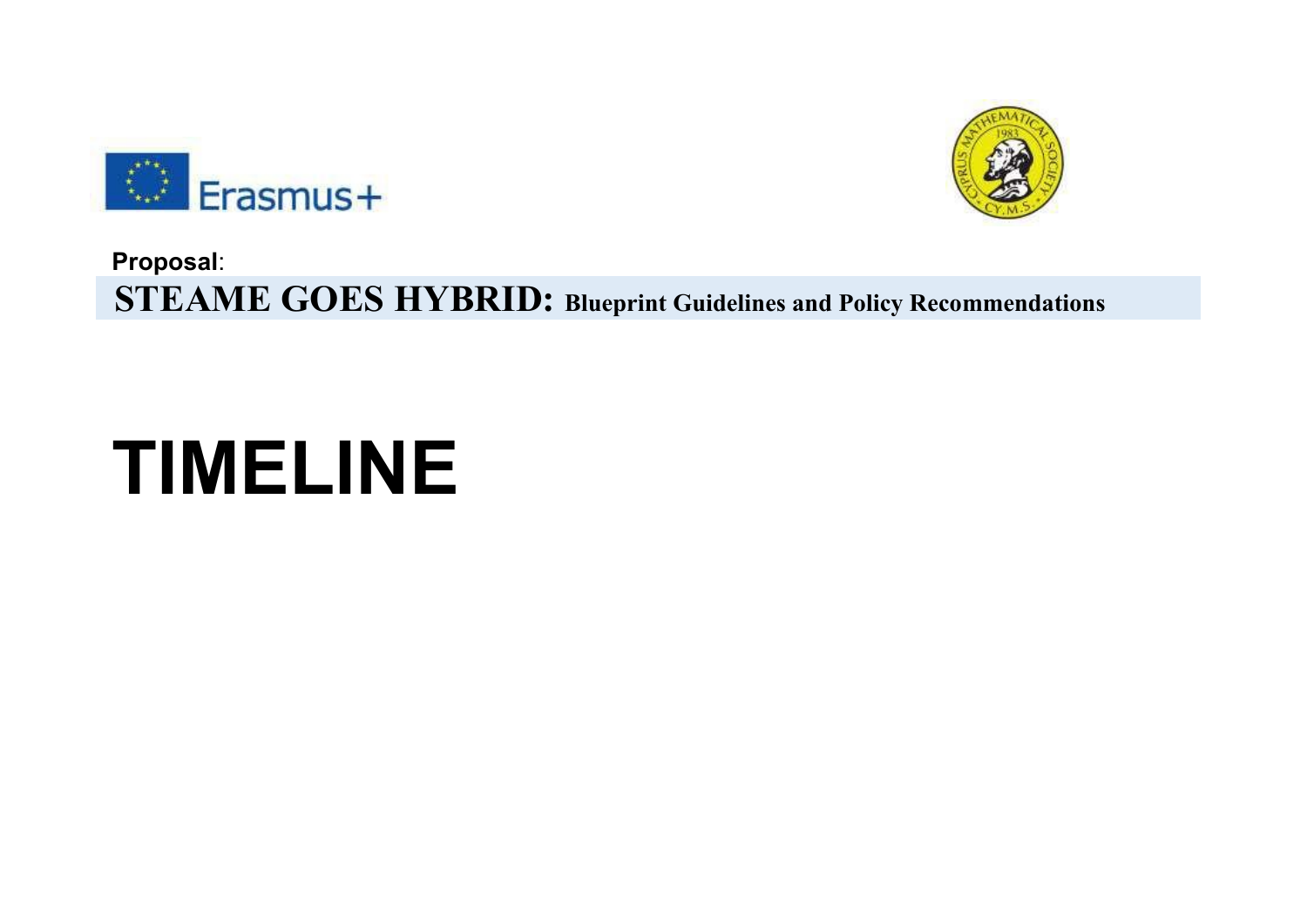## **STEAME GOES HYBRID Timeline**

|                                                                                |         |                     |                                |         | 2021    |                      |          |          |                    |                       |          |          | 2023     |          |                       |          |          |           |           |           |                     |                     |                                |          |
|--------------------------------------------------------------------------------|---------|---------------------|--------------------------------|---------|---------|----------------------|----------|----------|--------------------|-----------------------|----------|----------|----------|----------|-----------------------|----------|----------|-----------|-----------|-----------|---------------------|---------------------|--------------------------------|----------|
| <b>ACTIVITY</b>                                                                | M1<br>5 | M <sub>2</sub><br>6 | M3<br>$\overline{\phantom{a}}$ | M4<br>8 | M5<br>9 | M <sub>6</sub><br>10 | M7<br>11 | M8<br>12 | M9<br>$\mathbf{1}$ | M10<br>$\overline{2}$ | M11<br>3 | M12<br>4 | M13<br>5 | M14<br>6 | M15<br>$\overline{7}$ | M16<br>8 | M17<br>9 | M18<br>10 | M19<br>11 | M20<br>12 | M21<br>$\mathbf{1}$ | M22<br>$\mathbf{2}$ | M23<br>$\overline{\mathbf{3}}$ | M24<br>4 |
| Project activity*                                                              |         |                     |                                |         |         |                      |          |          |                    |                       |          |          |          |          |                       |          |          |           |           |           |                     |                     |                                |          |
| A1: Project Management                                                         |         |                     |                                |         |         |                      |          |          |                    |                       |          |          |          |          |                       |          |          |           |           |           |                     |                     |                                |          |
| A2: Quality Assurance and<br>project Evaluation                                |         |                     |                                |         |         |                      |          |          |                    |                       |          |          |          |          |                       |          |          |           |           |           |                     |                     |                                |          |
| A3: Dissemination of<br>project results                                        |         |                     |                                |         |         |                      |          |          |                    |                       |          |          |          |          |                       |          |          |           |           |           |                     |                     |                                |          |
| <b>O1. Blueprint Guidelines</b><br>for Hybrid STEAME<br>activities (online and |         |                     |                                |         |         |                      |          |          |                    |                       |          |          |          |          |                       |          |          |           |           |           |                     |                     |                                |          |
| distance blended project-<br>based learning)                                   |         |                     |                                |         |         |                      |          |          |                    |                       |          |          |          |          |                       |          |          |           |           |           |                     |                     |                                |          |
| O1-A1: Investigation of<br>existing competence<br>frameworks                   |         |                     |                                |         |         |                      |          |          |                    |                       |          |          |          |          |                       |          |          |           |           |           |                     |                     |                                |          |
| O1-A2: Investigation of<br>cloud tools to empower a<br>STEAME hybrid activity  |         |                     |                                |         |         |                      |          |          |                    |                       |          |          |          |          |                       |          |          |           |           |           |                     |                     |                                |          |
| 01-A3: STEAME activity<br>guidelines and Hybrid<br>L&C plan template           |         |                     |                                |         |         |                      |          |          |                    |                       |          |          |          |          |                       |          |          |           |           |           |                     |                     |                                |          |
| 01-A4: Development of the<br><b>Blueprint Guidelines</b>                       |         |                     |                                |         |         |                      |          |          |                    |                       |          |          |          |          |                       |          |          |           |           |           |                     |                     |                                |          |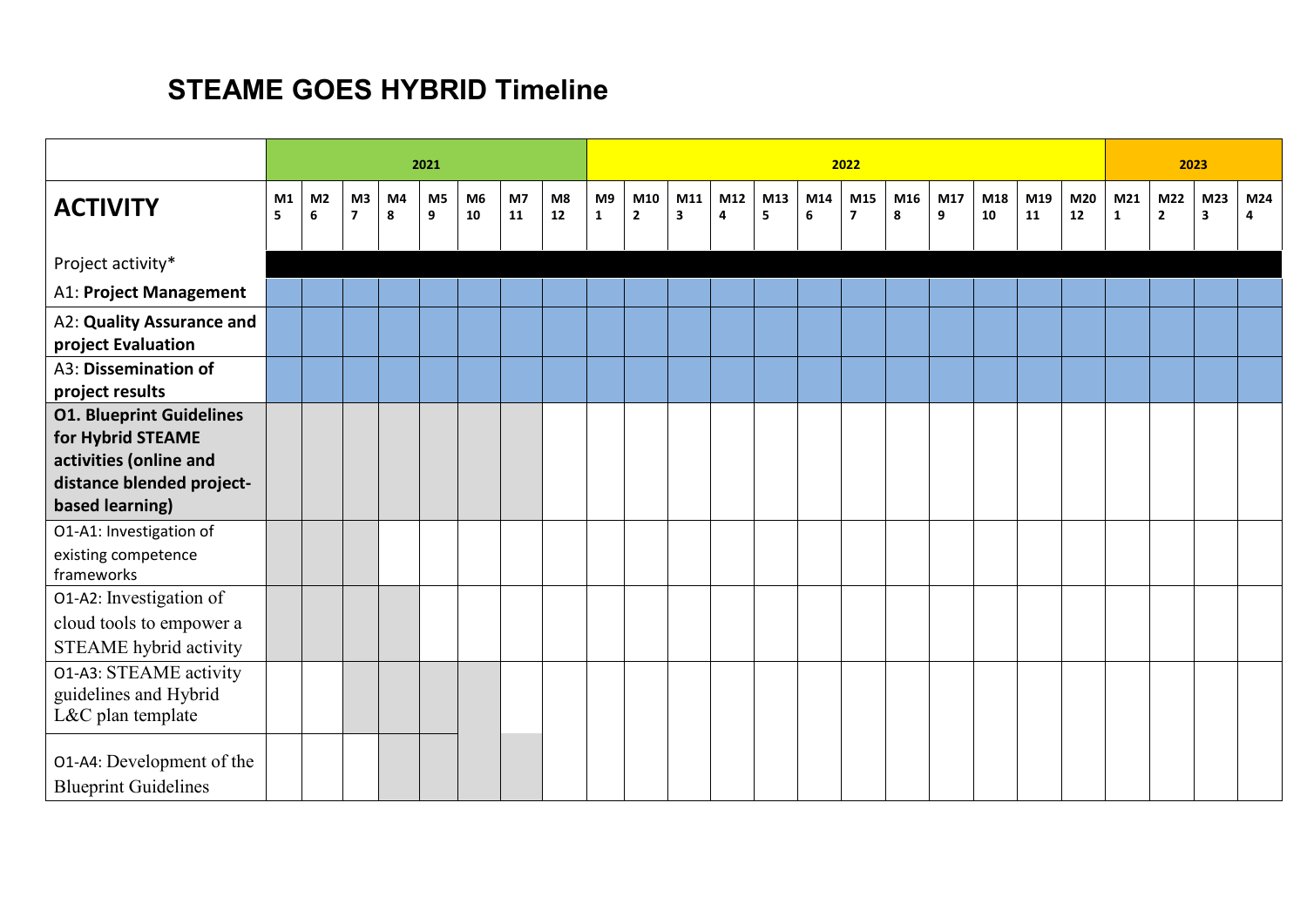|                                                                                                                                                                                                                               |         |                     |                               |         | 2021                |                      |          |          |                    |                       |          |          | 2023     |          |                       |          |          |           |           |           |                     |                       |                                |                       |
|-------------------------------------------------------------------------------------------------------------------------------------------------------------------------------------------------------------------------------|---------|---------------------|-------------------------------|---------|---------------------|----------------------|----------|----------|--------------------|-----------------------|----------|----------|----------|----------|-----------------------|----------|----------|-----------|-----------|-----------|---------------------|-----------------------|--------------------------------|-----------------------|
| <b>ACTIVITY</b>                                                                                                                                                                                                               | M1<br>5 | M <sub>2</sub><br>6 | M3<br>$\overline{\mathbf{z}}$ | M4<br>8 | M <sub>5</sub><br>9 | M <sub>6</sub><br>10 | M7<br>11 | M8<br>12 | M9<br>$\mathbf{1}$ | M10<br>$\overline{2}$ | M11<br>3 | M12<br>4 | M13<br>5 | M14<br>6 | M15<br>$\overline{7}$ | M16<br>8 | M17<br>9 | M18<br>10 | M19<br>11 | M20<br>12 | M21<br>$\mathbf{1}$ | M22<br>$\overline{2}$ | M23<br>$\overline{\mathbf{3}}$ | M24<br>$\overline{a}$ |
| <b>O2. Training Programme</b><br>for facilitating the<br>implementation of<br><b>STEAME L&amp;C Plans by SE</b><br>teachers and Piloting the<br><b>Blueprint Guidelines</b>                                                   |         |                     |                               |         |                     |                      |          |          |                    |                       |          |          |          |          |                       |          |          |           |           |           |                     |                       |                                |                       |
| 02-A1: HYBRID STEAME<br><b>ENVIRONMENT: The</b><br>development of an online<br>environment for training<br>and updating teaching<br>skills for teachers to<br>integrate online and/or<br>blended technologies in<br><b>SE</b> |         |                     |                               |         |                     |                      |          |          |                    |                       |          |          |          |          |                       |          |          |           |           |           |                     |                       |                                |                       |
| 02-A2: EXAMPLES FOR<br><b>HYBRID GROUP WORK</b><br>with guidelines for<br>teachers                                                                                                                                            |         |                     |                               |         |                     |                      |          |          |                    |                       |          |          |          |          |                       |          |          |           |           |           |                     |                       |                                |                       |
| 02-A3: PILOTING AND<br><b>EVALUATION</b>                                                                                                                                                                                      |         |                     |                               |         |                     |                      |          |          |                    |                       |          |          |          |          |                       |          |          |           |           |           |                     |                       |                                |                       |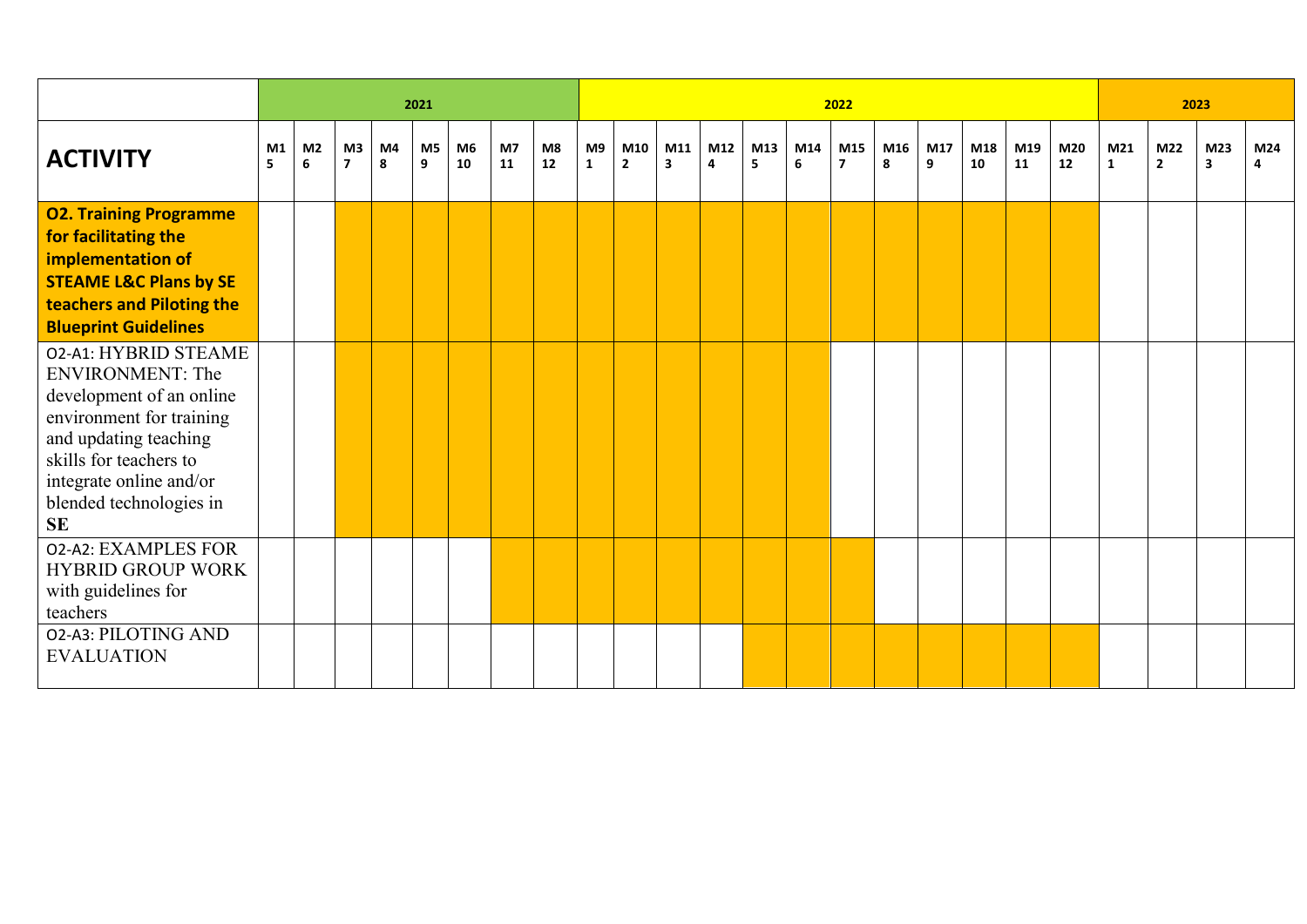|                                                                                                          |         |                     |                      |         | 2021    |          |          |            |         |                     |          |          | 2023     |          |                       |          |          |           |           |             |          |                     |                                |          |
|----------------------------------------------------------------------------------------------------------|---------|---------------------|----------------------|---------|---------|----------|----------|------------|---------|---------------------|----------|----------|----------|----------|-----------------------|----------|----------|-----------|-----------|-------------|----------|---------------------|--------------------------------|----------|
| <b>ACTIVITY</b>                                                                                          | M1<br>5 | M <sub>2</sub><br>6 | M3<br>$\overline{7}$ | M4<br>8 | M5<br>9 | M6<br>10 | M7<br>11 | M8<br>$12$ | M9<br>1 | M10<br>$\mathbf{2}$ | M11<br>3 | M12<br>4 | M13<br>5 | M14<br>6 | M15<br>$\overline{7}$ | M16<br>8 | M17<br>9 | M18<br>10 | M19<br>11 | M20<br>$12$ | M21<br>1 | M22<br>$\mathbf{2}$ | M23<br>$\overline{\mathbf{3}}$ | M24<br>4 |
| <b>03. STEAME HYBRID</b>                                                                                 |         |                     |                      |         |         |          |          |            |         |                     |          |          |          |          |                       |          |          |           |           |             |          |                     |                                |          |
| <b>Blueprint at a glance:</b><br><b>Policy Recommendations</b><br>and School Label<br><b>Development</b> |         |                     |                      |         |         |          |          |            |         |                     |          |          |          |          |                       |          |          |           |           |             |          |                     |                                |          |
| 03-A1: Terms of Reference                                                                                |         |                     |                      |         |         |          |          |            |         |                     |          |          |          |          |                       |          |          |           |           |             |          |                     |                                |          |
| 03-A2: First draft of the<br>policy recommendations                                                      |         |                     |                      |         |         |          |          |            |         |                     |          |          |          |          |                       |          |          |           |           |             |          |                     |                                |          |
| 03-A2.1: Design of the<br>Label                                                                          |         |                     |                      |         |         |          |          |            |         |                     |          |          |          |          |                       |          |          |           |           |             |          |                     |                                |          |
| 03-A3: Stakeholders<br>consultation                                                                      |         |                     |                      |         |         |          |          |            |         |                     |          |          |          |          |                       |          |          |           |           |             |          |                     |                                |          |
| 03-A4: Final release                                                                                     |         |                     |                      |         |         |          |          |            |         |                     |          |          |          |          |                       |          |          |           |           |             |          |                     |                                |          |